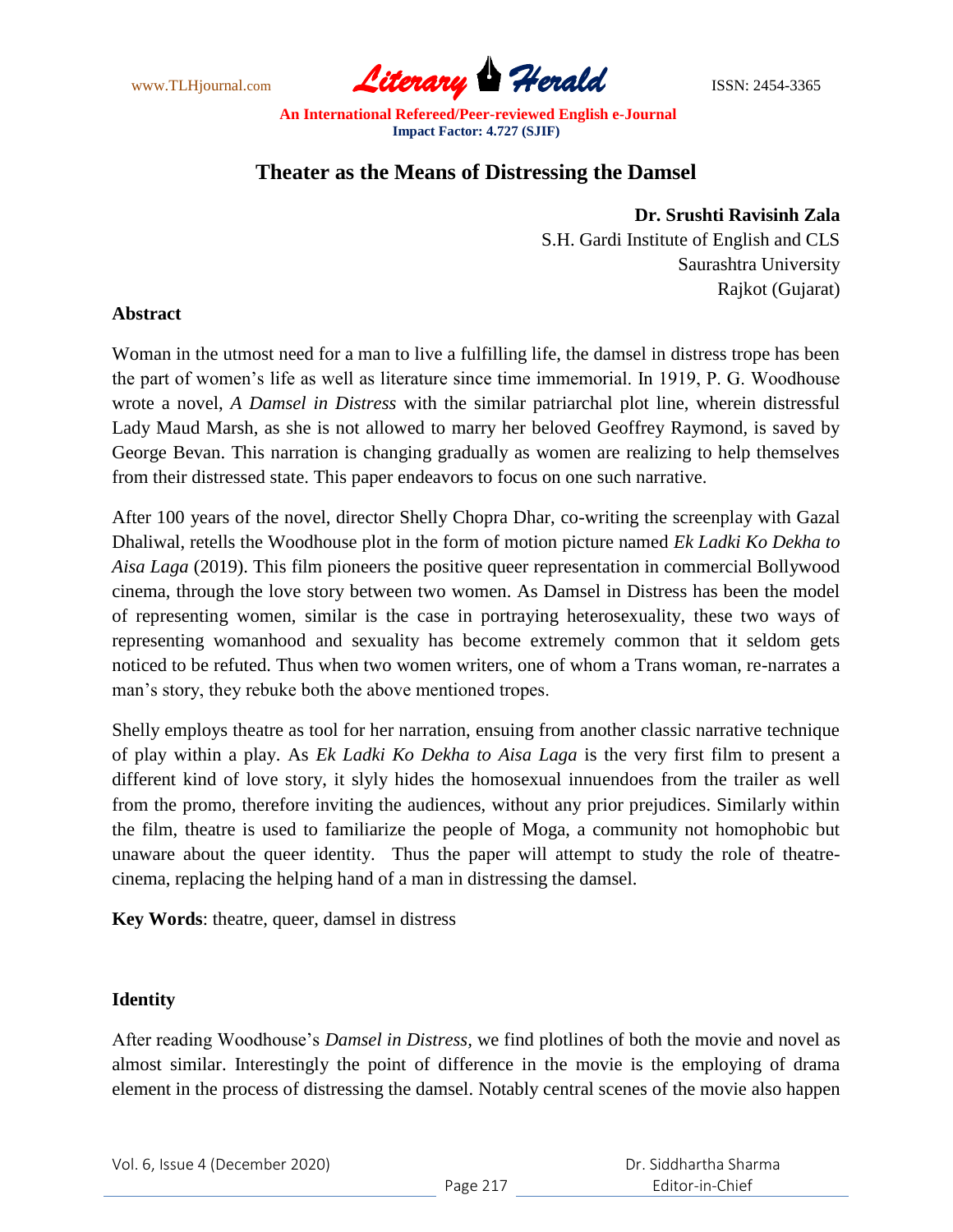

in the setting of a theatre. For instance on one hand Sweety"s revelation of her sexuality to the family happens to be in the theatre, while on the other hand acceptance of her sexual identity is on the stage too. Another example is of Sahil"s and Sweety"s first meeting, running away from her brother, theatre becomes her hiding place, where Sahil"s new play is being rehearsed. Here Sahil has been given a significant statement pertaining to identity:

> waise chupme ke liye sahi jagah dhumdhi he tumne, nai matlab duniya se bachna ho, ya khud apne aap se chupna ho to theatre se achi jagah ho hi nai sakti he (you know you chose the best place to hide. I mean weather you are hiding from the world or from yourself. No better place than a theatre) (1:46:25-1:46:16)

Theatre provides a platform to assume as well as reveal one"s identity. Gazal Dhaliwal the coscript writer of ELKDAL, in one of her interviews talks about growing up on Bollywood Cinema, because it provided her a window towards happy endings, from leading a torturous life of a women inside a man`s body. She also confesses in her talk with *INKtalks* as being suicidal, searching for sleeping pills merely at the age of 12.

Although Bollywood provided merry-cheerful stories, as boy wins the girl at the end, it is important to see the other side of it. Commercial Bollywood had no examples of positive queer representation; it was always a girl boy romance. And cinema which shies ways from gay and lesbian portrayal has miles to go before positive trans representation. Thus Gazal as child hiding in cinema for happiness grows up to be using it as her tool to represent queer community.

> I really believe that people in general are good, what make them do wrong things is fear, fear of what they don"t know, of what they don"t understand, today if the LGBT community is rejected by our society, it is because people don"t identify with them and one way to change that is telling stories, to write stories, stories of this minuscule minority, in a way that majority can relate to. And I as Bollywood writer find myself in unique position to be able to do that. To tell the stories of this misunderstood characters, in mainstream Bollywood, so that it would reach out to the maximum people. For example say a romantic comedy about two girls who meet during Bhangra dance practice of big fat Indian wedding, or a story of a huge family coming together after years to celebrate a child's new birthday when the child went through sex change surgery, or may be the story of cop solving a murder mystery along with his super-hot constable cum boyfriend. Stories which entertain, which don"t preach, which don"t scream activism and yet they don"t derive humour at the expense of someone"s identity. They show a glimpse into the lives of these people who may seem different from the outside but are actually like just like anybody else (10:44-13:39)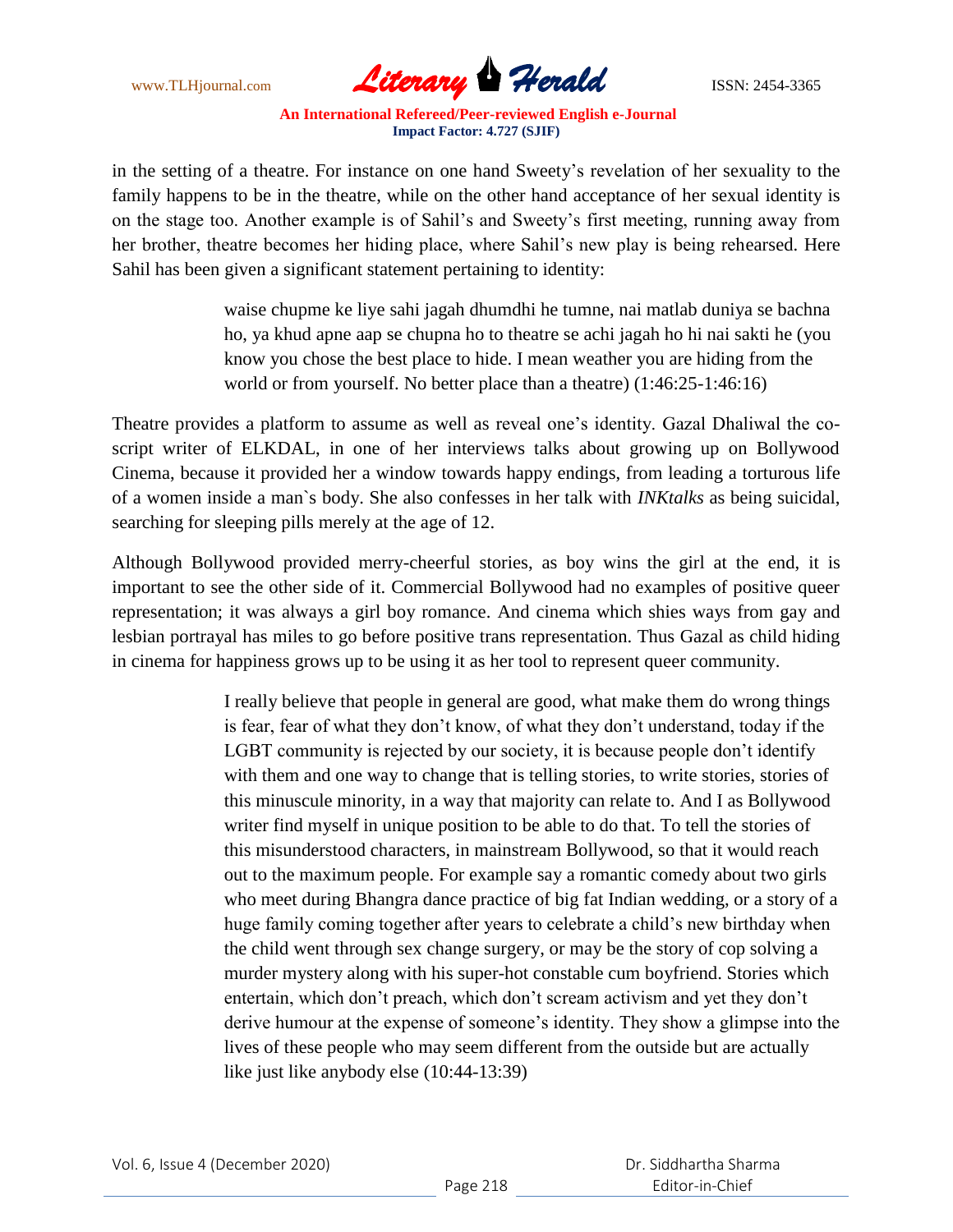

Gazal is normalizing the taboo around queer community by using the commercial language of cinema, thus palatable to majority of audiences. She has written the character of Sweety similar to herself, who turns her hiding place into a stage to shout out loud.

Basic plot of both the movie and book runs on mistaken identity. For instance, in the book George is mistaken as Maud"s American lover by majority of the characters, George thus himself gets the assumption of Maud being in love with him, Lord"s love for roses adorned in his corduroy trouser makes him the gardener of the palace for many. Similarly in ELKDAL Sweety"s brother is mistaken as her lover by Sahil, house help makes Sahil believe that Sweety is in love with him, Balbir Chaudhary"s love for cooking makes him the chef(bavarchi) of the house for many. Thus misplacing of identity theme fits perfectly with theme of the movie, which is misplacing of sexual identity.

### **Casting**

In taking about theatre often overlooked aspect is of casting. In queer representation the question of casting becomes pertinent, wherein there are two major camps regarding this issue. One believes that it is alright to cast a cis gender person for a queer role, as one doesn't go to find a real doctor to portray a doctor on screen. On the other hand it is believed that a queer person should be casted for depicting a queer identity, basically to acknowledge the sensitivity of struggles that a queer person has faced. In the documentary called *Disclosure ,*trans community discussing the discourse of casting is noteworthy.

In *Disclosure,* Laverne Cox asks a pertinent question: `what does it mean to go into culture that you don"t exist in and tell those stories? And how do we have critical relationship so that we learn?` (30:2-30:12): Representing queer in a sensitive manner is not everyone's cup of tea. There are multiple examples in both Bollywood and Hollywood of horrifically downgraded portrayals. Thus Gazal being a trans women becomes an apt candidate to tell the story of ELKDAL. Being on the journey herself she knows the horrors from within.

Billy Porter, Emmy winner for playing our beloved Pray Tell from *Pose* speaks on the issue of casting with teary eyes but fearless attitude at the *Paley Centre for Media.* How a gay man`s masculinity is always in question, their masculinity is up for discussion, they are offered masculine jobs, because those are the jobs that exist. And queer people try to fit into this paradigm of existence, so that they can at least work. To cope up with homophobia, terror and rejection they have to choose sanity over fame, by adopting energy of expecting nothing, so that they are always surprised which keeps them going. Further Billy shares his experience at Carnigi Melon College from where he graduated. One of the basic lessons taught at the college to be a great actor was to know yourself and be authentic, but in the next breath the professor will turn to the gay boys telling them `except you faggots`. Thus Billy confesses to spend his 20-25 years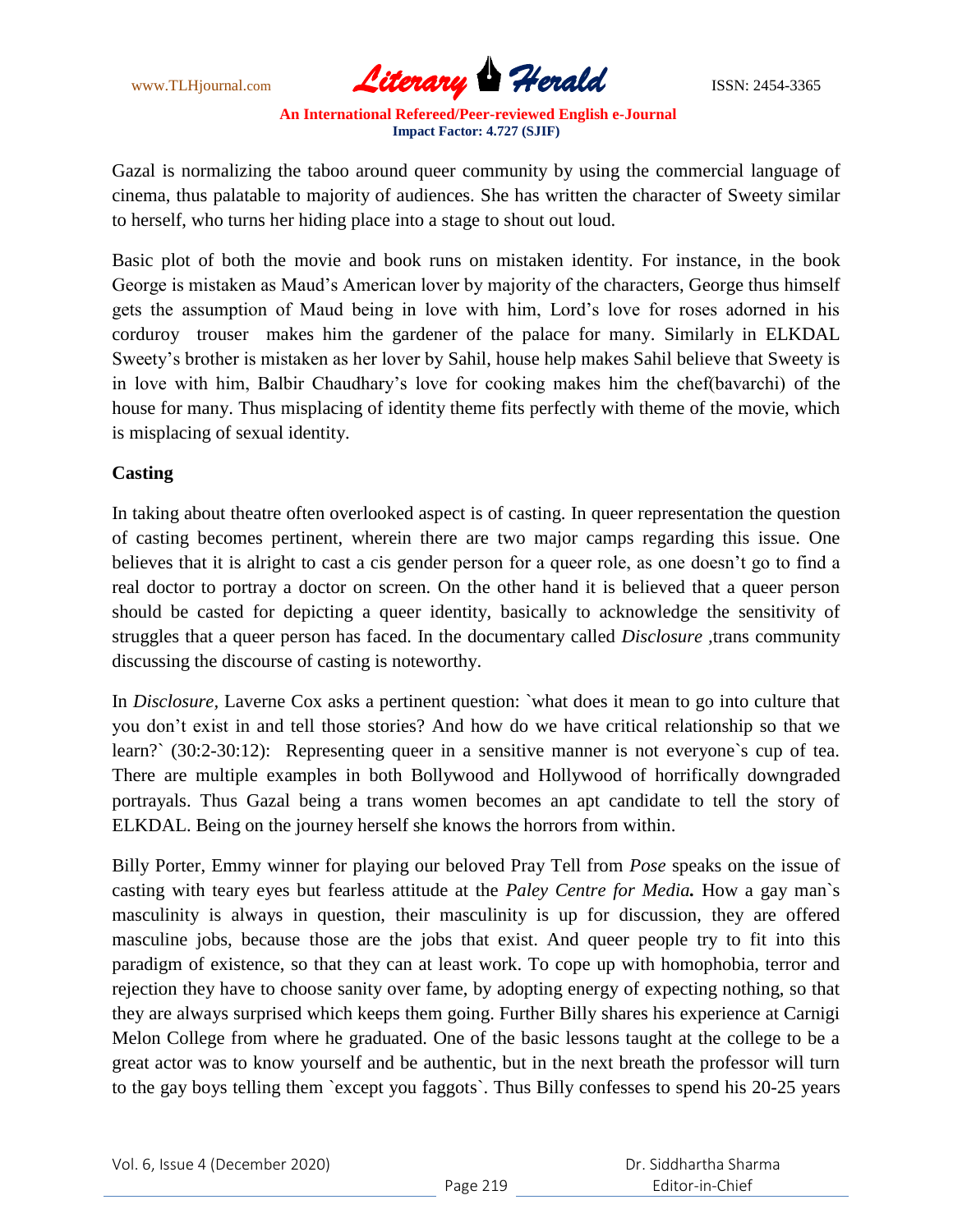

believing this, being unauthentic and lying to one`s own self. Quoting James Baldwin he says it took him many years before he could vomit up the stuff that people told him about himself. People were casting him as Romeo, but they were the archetypes of cis-gender relationship. To be himself he had be the side queen, best friend of somebody, sissy that everyone liked but never the leading man. Billy Porter here is talking about the LGBTQ representation, how roles are made only for a section of society, a queer person can only be on the side line, never to be in lime light. Never taken seriously and always made fun of.

In Bollywood too the situation of queer casting is similar. Team of ELKDAL doesn't share the their casting experience, but another positive queer commercial movie *Subh Mangal Zyada Saavdhan* (SMZS) teams does. Approaching many queer actors for the role team was met with the response that after coming out as belonging to queer community, they will not get the cis roles, which are the majority of roles created in the industry, ones out of closet audiences will not accept them in cis roles. Term used for living such a life, doing roles that don"t identify with their own sexuality and often even trivialize their identity is to be done for surviving in industry, is called stealth living. *Disclosure* provides example of Ajita Wilsons, Tracey Africa and documentary features Sandra Caldwell who survived doing such stealth roles in movies like *Love Songs* (1999*), Little Men* (1999), *Good Fences* (2003), *Mentors* (1999), *The Cheetah Girls* (2003) etc, Caldwell shares her experience living this life until she could come out as transgender:

> you know what"s it like to go on a set and be afraid? Your head is trying desperately to stay in the scene you wake up afraid, you sleep afraid, you are trying to figure out if someone is going to drop the bomb that day, the next day, when is it gonna happen? So you are just afraid all the time, but anyway I did what I had to do it was called survival never think for a moment that I was the only one, and you wanna go and you wanna say, girl ain"t we something? But nah you just left it alone. I wish I could have, man wouldn"t that have been good (29:15-27:55)

Bollywood is still the stealth phase, where actors like Caldwell are afraid to come out. To contest this issue more shows like *Pose* and more empowering characters like Pray Tell should be written. That can be done with comparatively added sensitivity if attempted by a queer person and will also provide space for queer artists to express themselves.

Apart from stealth SMZS team also revealed another issue of finding queer individuals who are already out and eager to act but are non-actors. Meher Mirza in *BBC Culture,* mentions a noteworthy point about director Faraz Ansari. In his movie *Sheer Qorma*, not only has Ansari casted a trans person as a *cishet* (cisgender and heterosexual) woman, but almost the entire cast and crew are women, from his producer, to editor, to costume designer, to production designer,

| Vol. 6, Issue 4 (December 2020) |  |
|---------------------------------|--|
|---------------------------------|--|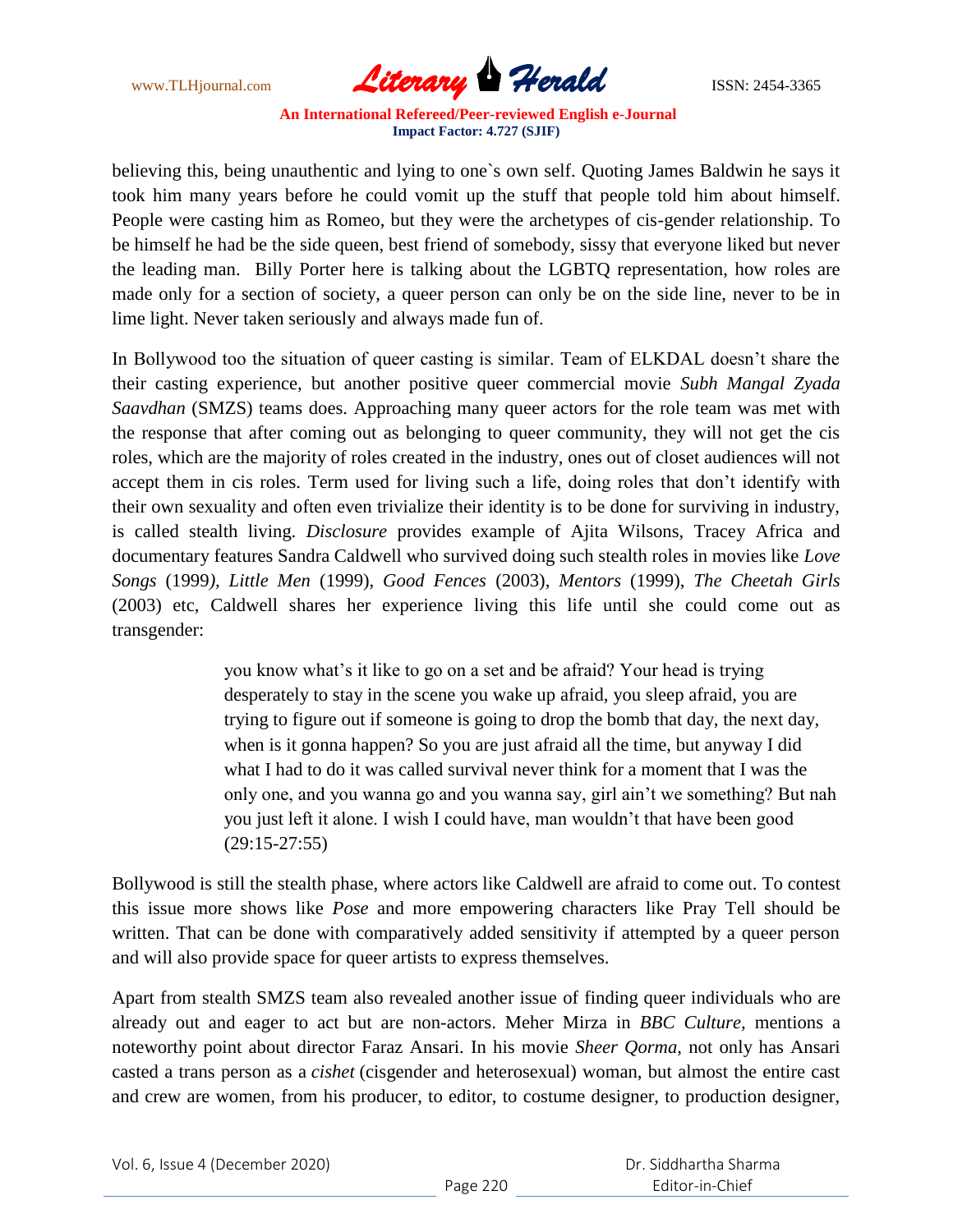

line producer, to his associate director and to his assistant director. Ansari has gone even further. Frustrated by an inability to find a trans person to star in their upcoming film, and aghast at the squandered talent and antagonism levelled at them, Ansari held free acting workshops for trans people across the country.

It is interesting to note that in the movie ELKDAL, there happens a theatre workshop in Moga, conducted by Sahil. And as lesbian characters he casts Sweety and Kuhu playing lesbians in the movie. Thus the issue of out queer people with in experience in acting trained through such workshops and fear related to coming out are both resolved in the movie. Contrastingly the actual cast of the movie Sweety played by Sonam Kapoor and Kuhu played by Ragina Cassandra are both heterosexuals.

Casting cis actors for the role of queer thus generates another issue of adding to the already existing stigma towards queer community. Jen Richard: transgender writer, actress, producer and activist remembers watching Jared Leto (cis-gender) receiving Oscar for Best Supporting Role in *Dallas Buyers Club* (2014) for playing Rayon. In his white tuxedo and full beard, in that moment world perceived him as man despite being sensitively in the movie. Thus it is reinforced in public"s mind every time they see a man who played trans women off-screen that trans-women are nothing but man with good hair makeup and costume. Another example she provides is of *Dog Day Afternoon* (1975), where they did approach Elizabeth Coffey Williams a trans women, but for them she looked like a real women to play the part and instead casted Chris Sarandon, which again, even though being his debut movie was nominated for Oscars. This has been going on for 40 years , Eg: John Lithgow in *The World According to Carp* won The Academy Awards (1983), Cillian Murphy in *Breakfast on Plut* won The Golden Globes (2006), Eddie Redmayne in *The Danish Girl* (2015) wonThe Academy Awards (2016). Further she says:

> having cis men play trans women, in my mind is the direct link to the violence against trans women. And in my mind, part of the reason that men end up killing trans women out of fear that they"re gay is that the friends, for having been with trans women, is that the friends the men whose judgement fear of, only trans women from media and the people who are playing trans woman are the men that they know. This doesn"t happen when trans woman plays trans woman. Laverne Cox is just as beautiful and glamorous off screen as she is on screen, as is Jazzmun, as is trace Lysette and Alexandra Billings and Angelica Ross and so on, when you see these women off screen still as women, it completely deflates this idea that they"re somehow men in disguise.

Casting of Sonam Kapoor and Ragina Cassandra in ELKDAL, Ayushmann Khuranna and Jitendra Kumar in SMZS and Fawad Khan in *Kapoor and Sons* pose the similar questions. Audience who feel empathy for the queer character played on stage would be extended to the

|  | Vol. 6, Issue 4 (December 2020) |  |
|--|---------------------------------|--|
|--|---------------------------------|--|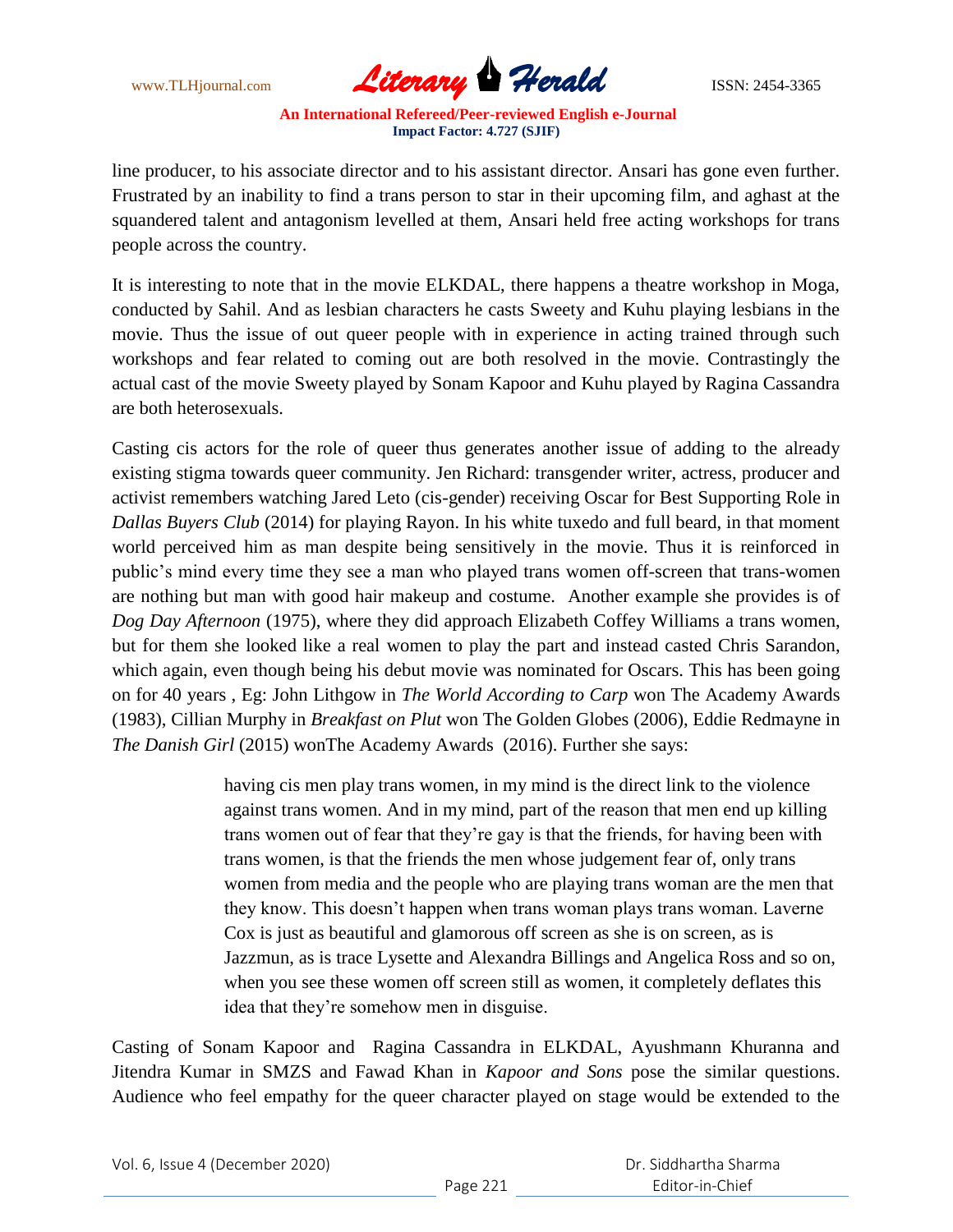

individual playing that character, but this extension unfortunately cuts off as the character is played by cis-gender individual.

#### **Distressed Damsel**

ELKDAL can be called the first commercial film to be progressive for the queer community. Along with that it breaks others taboos too, such as character of father is shown to be passionate about cooking, in Indian society men in kitchen becomes the laughing stalk. Character of Chatro is a divorced woman who had until now put others first but now has decided to give herself priority, by following her passion in acting. Sahil Mirza is the son of a rich father but a man who wants to build something on his own, without the silver spoon.

Even though the film being progressive in so many aspects, it does fall into the same patriarchal traps. With minor changes in the plot it could have broken the ties. Girls like Sweety still has to run from home and hide away from brother to fulfill their desire and locked in the house when found out. while on the other hand man like Sahil Mirza for fulfilling his desire can uproot from Delhi to Moga without being answerable to anyone. Even if Sweety uses drama as the medium to express it is Sahil who guides him. It has to be the man guiding women. Character of Beeji is the epitome example of patriarchal rule, even though being an elder of the house, her opinions doesn't seem matter even a bit, she remains just a clown providing comic relief. When her son Balbir is against marrying Sweety to the Muslim boy, she too against it, when he approves of it, she does too, when he walks out the theatre finding out about Sweety"s queer identity, beeji automatically follows him. Contrastingly in the book Character of Lord"s sister has overpowering voice but again that strong voice is depicted as her being the shrew. Thus women either can a shrews to tame or sheep to be herded.

It is man"s approval that matters. As through Sahil"s help she could speak up, with father"s consent she can be herself. Minor changes that could have changed this patriarchal narrative are by altering Beeji"s reaction in the end at least making her stand with Sweety when she reveals herself. Sweety could have been shown hiding in theatre where some woman director's play is being rehearsed. This woman could have been a lesbian falling in love with Sweety and following her to Moga. Such a narrative along with patriarchal trope could have changed the love triangle trope of Bollywood. Instead of a man director it could have been this woman director helping her come out, and thus empowering women solidarity.

On the other had it being a first movie of its kind, certain models of narrative employed could be tolerated for the purpose of luring the audiences. Theatre shown to be a man"s tool to distress the damsel in the movie contrast with the fact that actual director (Shelly) as well as the writer (Gazal) of the movie are women. Even a women centred film created by women has to have loop holes to make it palatable to patriarchal society.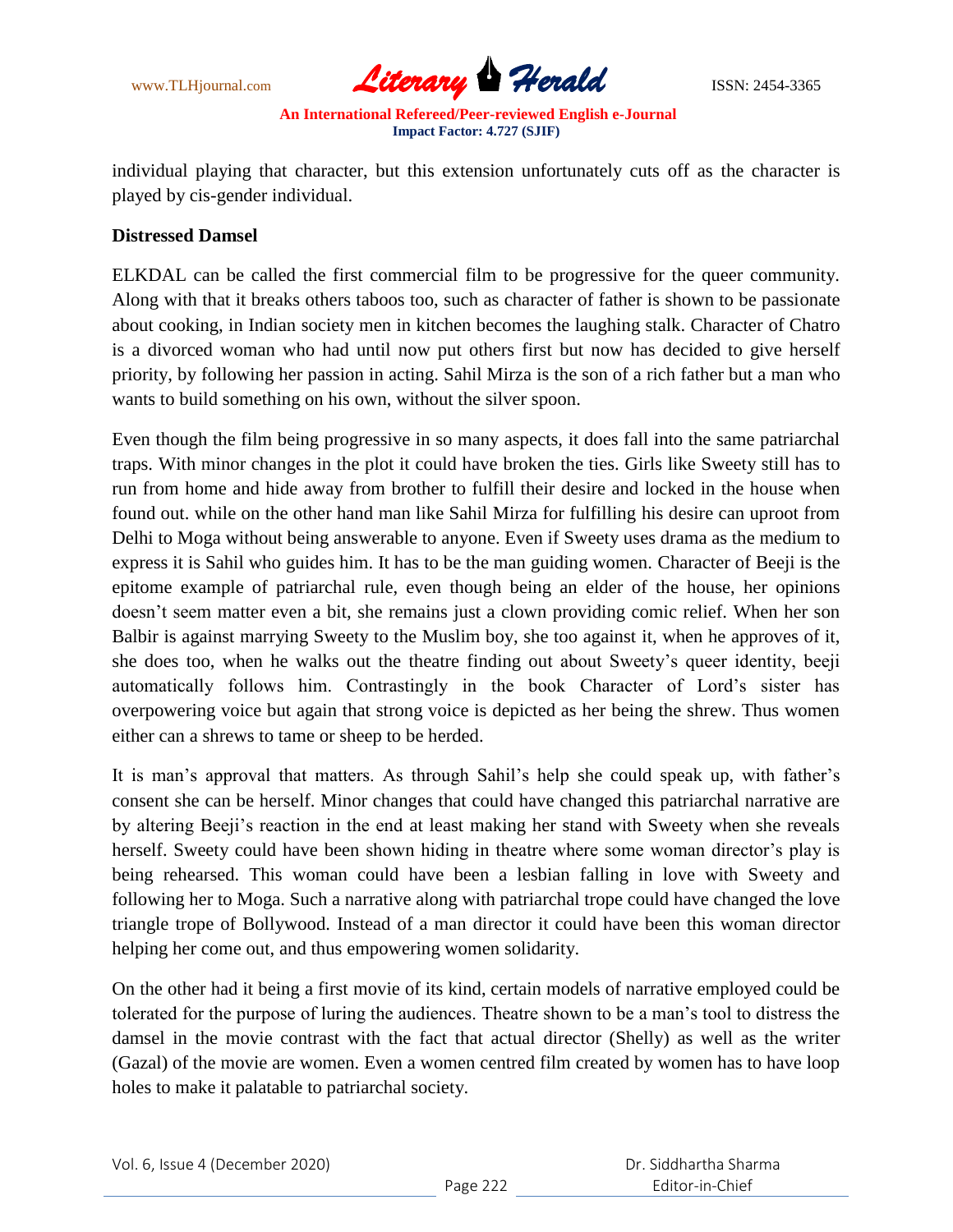

### **From Page to Stage**

As mentioned above, the crucial point where the movie differs from book is the element of drama. Sweety has been shown to write in her dairy from childhood, due to the lack of a friend to whom she can confide in. Her feelings and emotions where locked inside the pages of her dairy until she meets Sahil. On writing the script Sweety gives her dairies to him for making the script more real to her journey. Letting in a man, outside of the queer community to travel through her life.

It is the stage which gives her courage to speak out loud, it is no longer a family secret but something out in wide open space. We as audiences are watching a drama being played inside a movie. Viewing a drama on stage and cinema on screen has basic difference level of engagement. In the darkened cinema hall, the experience becomes distanced as the screen comes in-between viewer and actor. In a drama theatre, with actors performing live, it less of a make believe. The specialty of theatre is that it materializes the imagination, in a book it remains in your mind's eye, while when put on the stage with actors playing it, it seems to be actually happening and not something in your head, thus becomes more real. Drama being a communal activity, makes the audience share the portrayed experience. Unlike book, which one can read in the corner of one"s house the experience of watching something in theatre is communal and thus as community one consumes it, which diminishes the shame factor as the experience is shared. For instance If one reads a sex scene in a book, it remains personal, to oneself, but when the same is enacted on the stage, it becomes a shared viewing and thus stigma around that normalizes. And what better way to normalize a taboo around queer, if not through theatre.

### **Conclusion**

It was hypothesized in the abstract that in the modern age, women director and writer putting up a show would be progressive in nature compared to the book written in 1919, hundred years before today"s production. Although drama element is nuisancely used to speak out the long suppressed voice of queer community, it does have the patriarchal undertones. Apart from this we have studied the difference in practicality and theory of casting for queer representation. Ending with the advantages of employing theatre by learning multiple meanings of it.

#### **References**

Woodhouse P. G. *A Damsel in Distress.* Barrie and Jenkins, 1919.

#### **Web Sources**

Abraham, Renil. "Ayushman, Neena, Gajraj, Jitendra- by Invite Only-Episode 56-Shubh Mangal Zyada Saavdhan."*Zoom,* 22 Feb. 2020, https://youtu.be/semicPS6\_Wg. Accessed 10 Oct 2020. Acharaya, Salil. "Shubh Mangal Zyada Savdhan- Ayushmann,Neena, Gajraj, Jitu-B4U Star Stop." *B4U Entertainment,* 22 Feb. 2020, https://youtu.be/gJTOhb-idDg. Accessed 10 Oct 2020.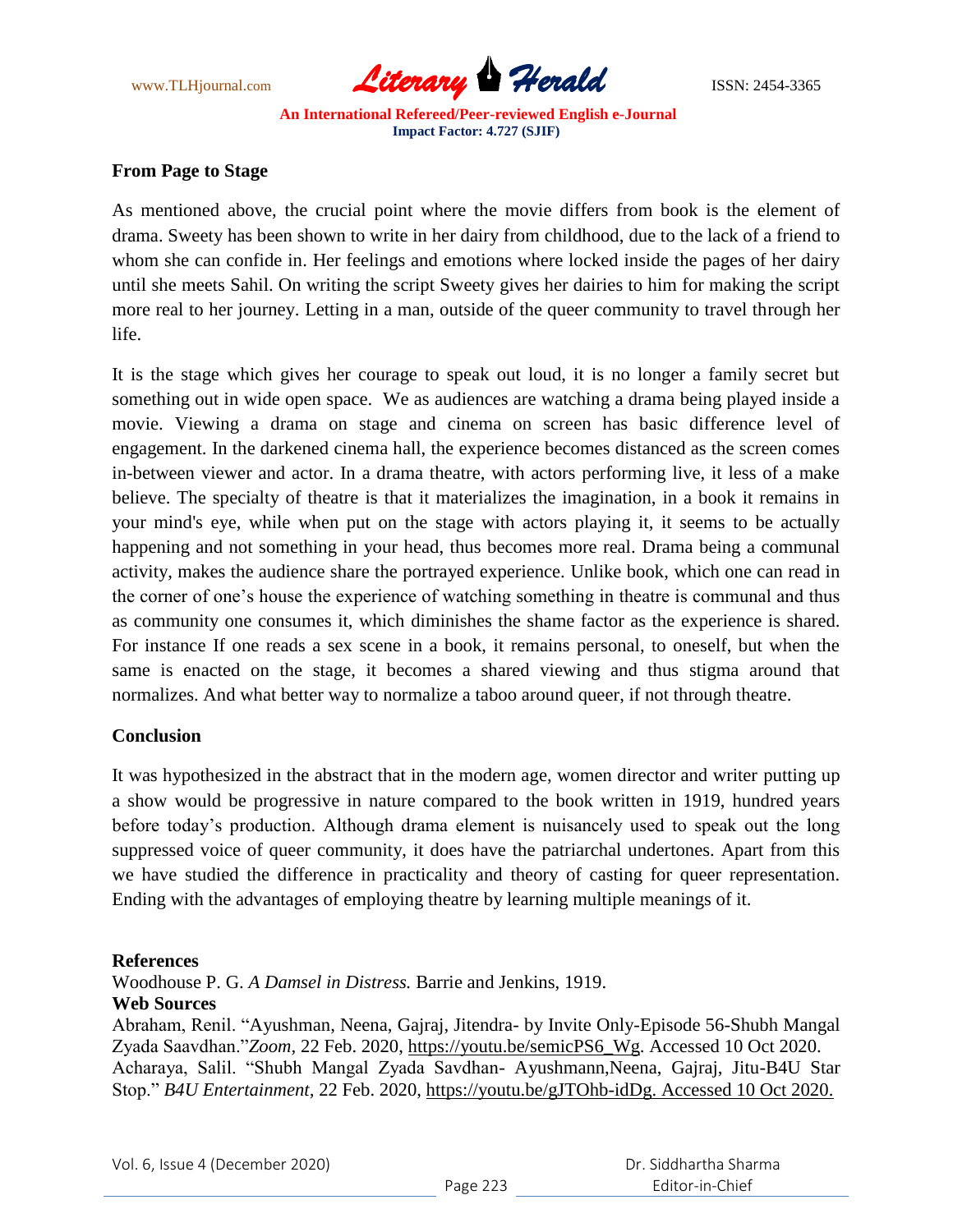www.TLHjournal.com **Literary Herald Herald ISSN: 2454-3365** 

"Ayushmann and team Shubh mangal zyada Saavdhan interview with Sushant Mehta." *Sushant Mehta,* 23 Feb. 2020, https://youtu.be/fJs3TTOlijfg. Accessed 11 Oct 2020.

"Ayushmann Khurrana and Jitendra In Coversation with Mark Manuel about Shubh Mangal Zyada Saavdhan." *Peeping Moon,* 20 Feb. 2020, https://youtu.be/nkLLloQIHU. Accessed 8 Oct. 2020.

Bollywood Scriptwriter Gazal asserting her identity as LGBTQ activist and transwoman."*Cineink,* 22 Oct. 2019, https://youtu.be/l9g0pmDqGK4. Accessed 22 Oct. 2020.

Chattorai, Rudrani. "Neena Gupta, Gajraj Rao and Maanvi Gagroo on Shubh Mangal Zyada Saavdhan, homosexuality and more." *Zoom,* 18 Feb. 2020, https://youtu.be/4JvZrZyl910. Accessed 9 Oct, 2020.

Chopra, Anupama. "Shubh Mangal Zyada Saavdhan-Ayushmann Khurrana-Jitendra Kumar-Hitesh Kewalya." *Film Companion,* 13 Feb. 2020, https://youtu.be/w1WHeBOH2jc. Accessed 13 Oct, 2020.

"Darshan Raval and Rochak Kohli on their lives-Hrishi K-Ek Ladki Ko Dekha Toh-4 More Shots Please."*Hrishikesh Kannan,* 10 Feb. 2019, https://youtu.be/zJqeeU1tkX4. Accessed 19 Oct. 2020.

"Darshan Raval-Latest Live Interview For Ek Ladki Ko Dekha Toh Esa Laga Song." *Salik Shaikh,* 23 Jan. 2019, https: //youtu.be/vKym9523mfk. Accessed 19 Oct. 2020.

"Ek Ladki ko Dekha to Aisa Laga starts Rajkummar Rao, Sonam Kapoor, Juhi Chawla-Exclusive-Uncut." *Zoom,* 5 Feb. 2019, https://youtu.be/u3RIwljvdv0. Accessed 16 Oct. 2020.

"Ek Ladki Ko Dekha to Aisa Laga-Press Conference- Anil Kapoor, Sonam Kapoor, Rajkummar Rao." *Viral Bollywood,* 28 Jan. 2018, https://youtu.be/1JhosFH6GII. Accessed 16 Oct. 2020.

"ELKDTAL Team"s EXCLUSIVE Interview on Love, Social Media, Homosexuality Politics, SRK, Aamir." *Bollywood Hungama.com,* 4 Feb. 2019, https://youtu.be/mHxfzdkZgp0. Accessed 16 Oct. 2020.

"Gazal Dhaliwal: Telling the right story." *INKtalks,* 23 Jan. 2015, https://youtu.be/vpUDiHJjgZg. Accessed 18 Oct, 2020.

"Hitesh Kewalya and Ayushman Khurana interview on Shubh Mangal Zyada Saavdhan #Ayushmanhurana #SMZS." *Screengrafia Entertainment Ka Adda,* 20 Feb. 2020, https://youtu.be/eTrT7C25Z6s. Accessed 12 Oct. 2020.

"Honest Review-Subh Mangal Zyada Saavdhan." *MensXP,* 22 Feb. 2020, https://youtu.be/KX9- O1nnz51. Accessed 13 Oct, 2020.

"Jeetu Bhaiya and Ayushmann Latest Interview on IB Unfiltered." *Instant Bollywood,* 12 Feb. 2020, https://youtu.be/LaeSIOmiwM4. Accessed 9 Oct, 2020.

Jha, Priyanka Sinha. "Film-Maker Friday"s –Shakun Batra on "Kapor and Sons, " Woody Allen and more ." *SHOWSHA,* 18 Oct, 2019. https://youtu.be/1NpH8jhK5Qo. Accessed 7 Oct, 2020.

Kannan, Hrishikesh. "Ayushmann Khurrana, Neena Gupta, Gajraj Rao, Jitendra Kumar-Shubh Mangal Zyada Saavdhan-Hrishkay." *Hrishikesh Kannan,* 21 Feb, 2020, https://youtu.be/wDD4rcflSGo. Accessed 9 Oct, 2020.

Meher Mirza. "A New Frontier in Bollywood." *BBC Culture,* 18 Feb, 2020.

Mohamed, Kahalid. "Shakun Batra and Ayesha DeVitre in Conversation with Khalid Mohamed-SpotboyE Salaama Winner Speaks." *SpotboyE,* 17. May 2017, https://youtu.be/1Mx-OpgfbEA. Accessed 9 Oct. 2020.